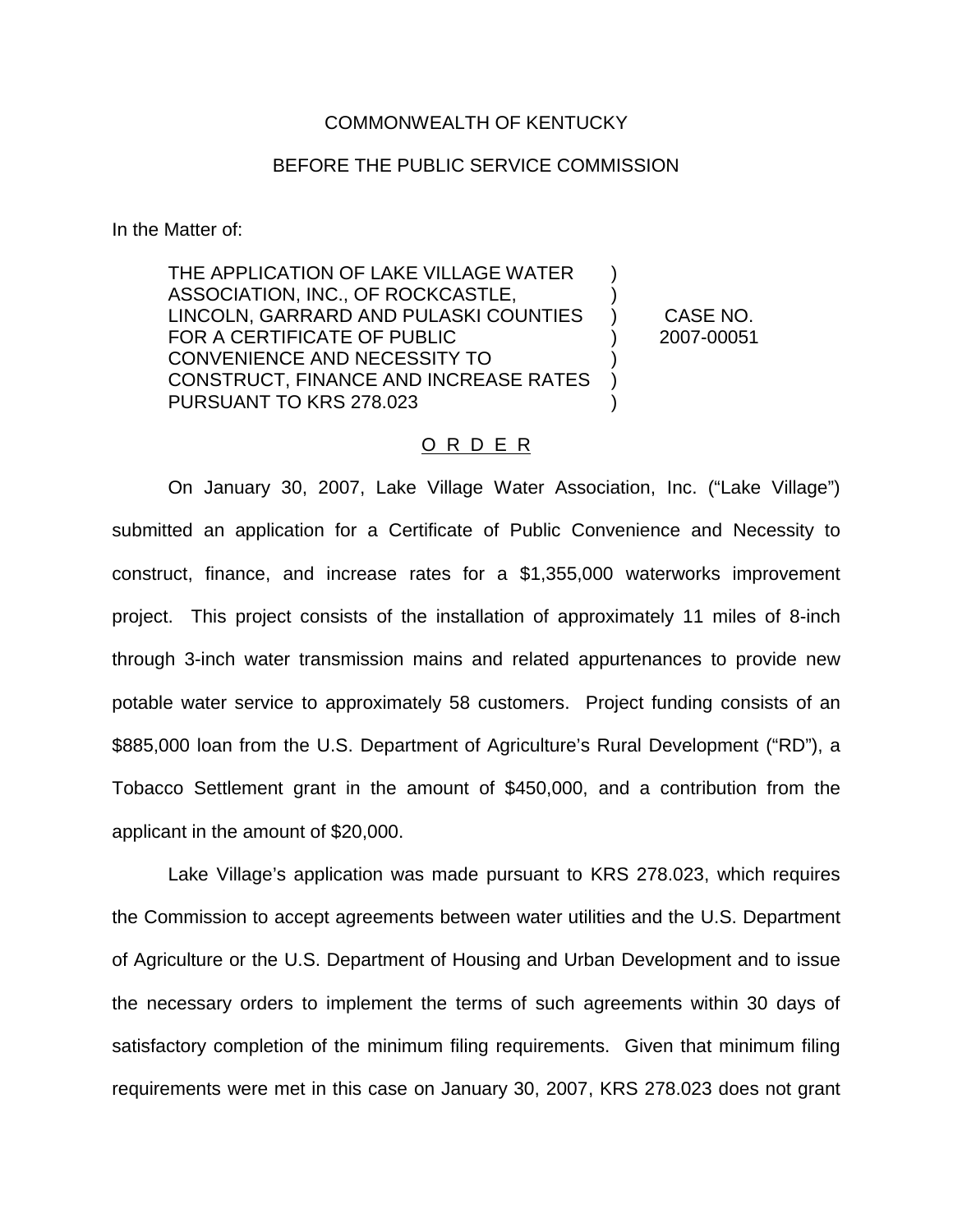the Commission any discretionary authority to modify or reject any portion of this agreement.

IT IS THEREFORE ORDERED that:

1. Lake Village is granted a Certificate of Public Convenience and Necessity for the proposed construction project.

2. Lake Village's proposed plan of financing with RD is accepted.

3. The proceeds from the loan agreement with RD shall be used only for the purposes specified in Lake Village's application.

4. Notwithstanding Ordering Paragraph 3, if surplus funds remain after the approved construction has been completed, Lake Village may use such surplus to construct additional plant facility if RD approves of the use, and the additional construction will not result in a change in Lake Village's rates for service. Lake Village shall provide written notice of this additional construction in accordance with 807 KAR 5:069, Section 3.

5. Lake Village shall file a copy of the "as-built" drawings and a certified statement that the construction has been satisfactorily completed in accordance with the contract plans and specifications within 60 days of the substantial completion of the construction certified herein.

6. Lake Village shall monitor the adequacies of the expanded water distribution system after construction. If the level of service is inadequate or declining, or the pressure to any customer is outside the requirements of 807 KAR 5:066, Section 5(1), Lake Village shall take immediate action to ensure that the level of service conforms to the regulations of the Commission.

-2- Case No. 2005-00436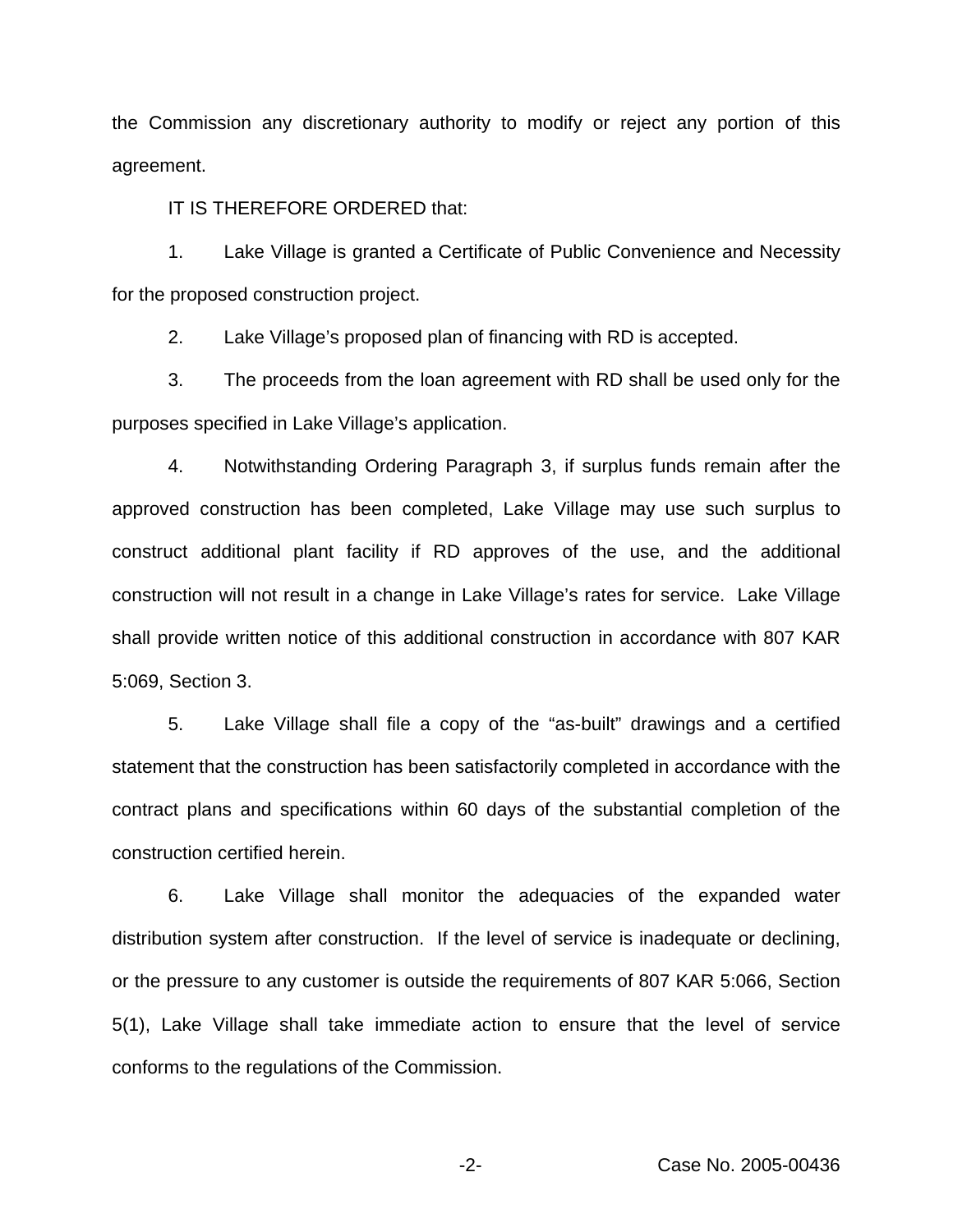7. Lake Village shall notify the Commission one week prior to the actual start of construction and at the 50 percent completion point.

8. The rates set out in Appendix A, which is attached hereto and incorporated herein, are the rates approved for service rendered on and after the date of this Order.

9. Within 30 days of the date of this Order, Lake Village shall file with the Commission its revised tariffs setting out the rates approved herein.

10. Three years from the effective date of this Order, Lake Village shall file an income statement, along with any pro forma adjustments, in sufficient detail to demonstrate that the rates approved herein are sufficient to meet its operating expenses and annual debt service requirements.

Nothing contained herein shall be deemed a warranty of the Commonwealth of Kentucky, or any agency thereof, of the financing herein accepted.

Done at Frankfort, Kentucky, this 15<sup>th</sup> day of February, 2007.

By the Commission

ATTEST:

**Executive Director**